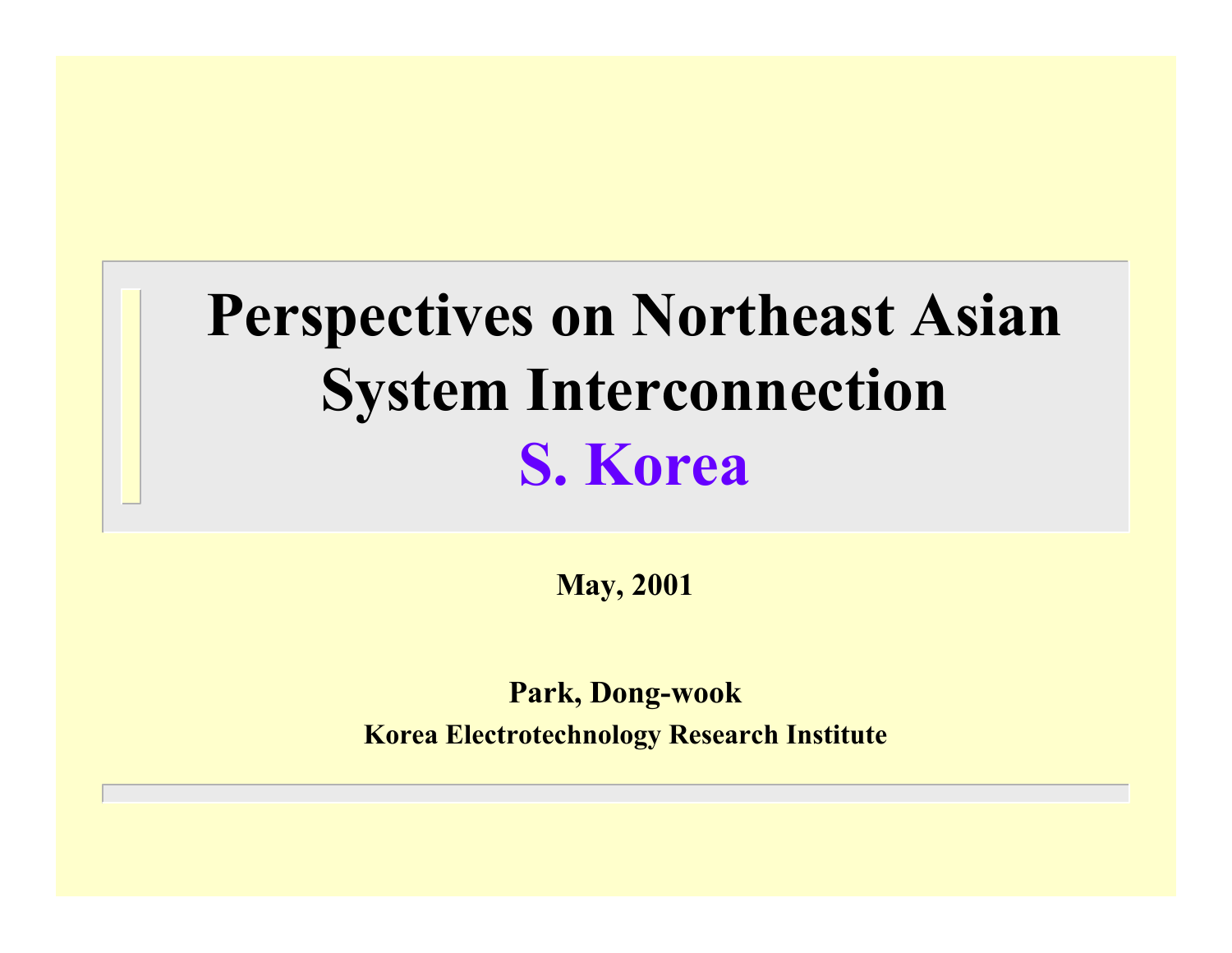### **CONTENTS**

#### ■ **Review of Korean Power Industry**

- **Views on Northeast Asian interconnection**
- **Suggestions**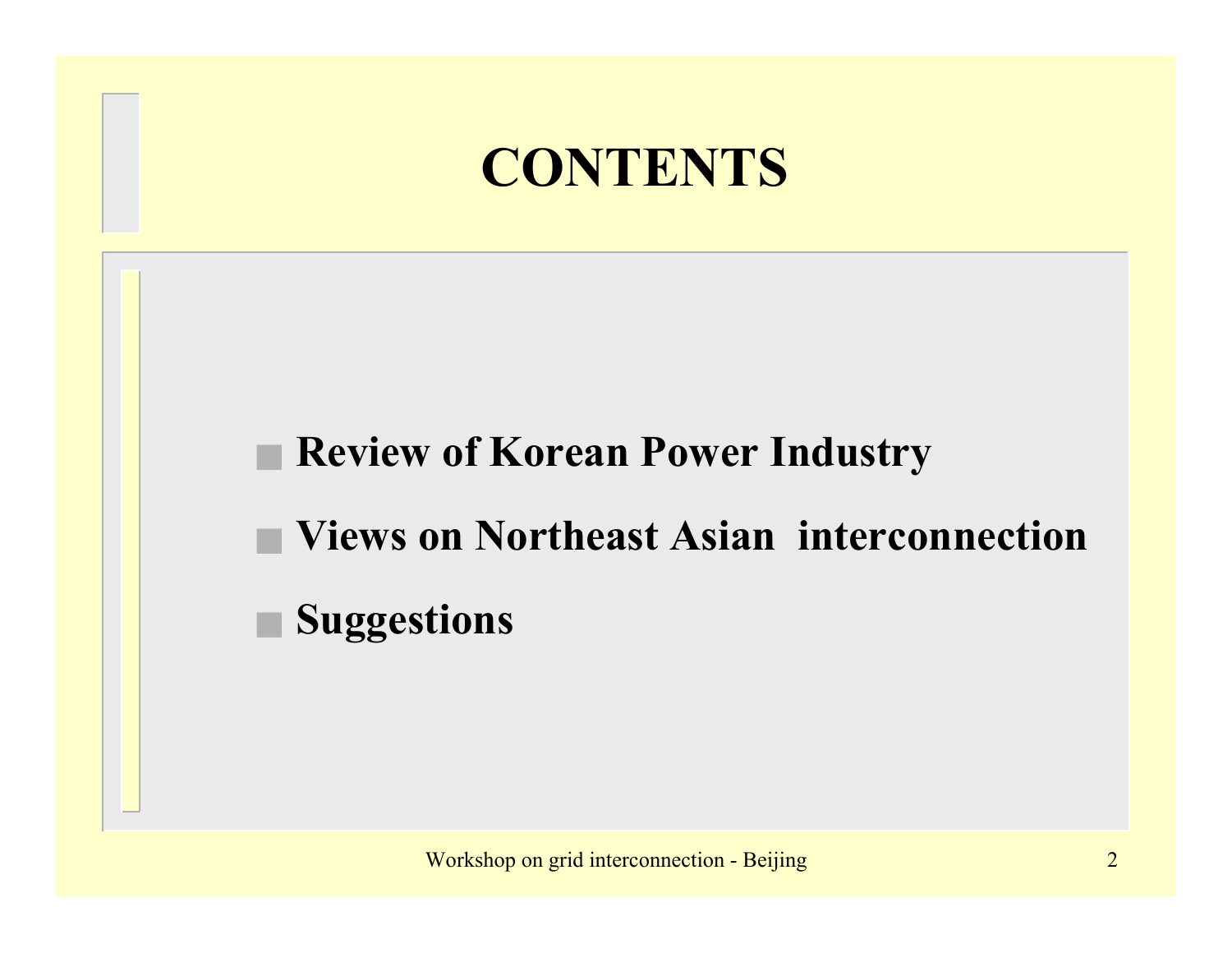# Introduction

#### ■ **South Korea**

- **Poor in natural resources : import 97% of primary energy**
- **Mountainous country : 70% territory covered with mountains**
- **South Korean Power System**
- **Isolated in 1945 from North Korean System**
- **Limitations to expanding power system due to military and political tension between South and North Korea**
- **Difficulties and uncertainties**
	- **Restructuring power industry and so on**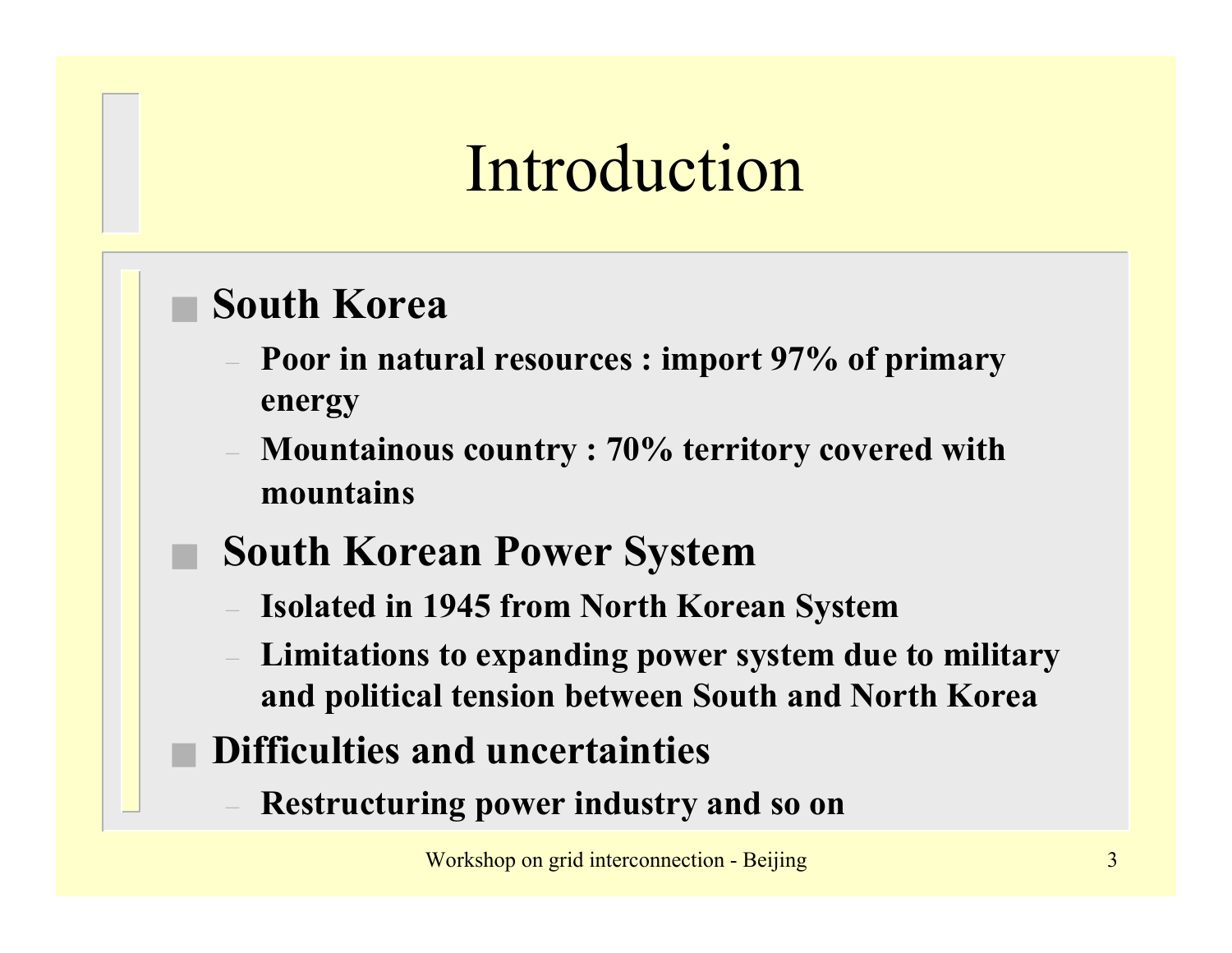### **Power Demand and Supply**

*5th long term planning of power supply by MOCIE*

#### ■ **Power demand, supply and reserve**

- **Increase rate of peak demand : 4.3%/year**
- **Peak demand : 1.65 times during the next 15years**

**[GW]**

|                   | $\boldsymbol{\theta}$           | $\epsilon$ 0 5 | $\cdot$ 10     | $\cdot$ 15     |
|-------------------|---------------------------------|----------------|----------------|----------------|
| $P$ e a $k$       | 40.9                            | 51.7           | 60.7           | 67.5           |
| Cap.              | 48.0                            | 60.4           | 71.4           | 78.5           |
| $R$ es.<br>$($ %) | 7.1<br>(17.4)                   | 8.7<br>(16.8)  | 10.7<br>(17.6) | 11.0<br>(16.2) |
|                   | * 2015 DSM : 7.43 [GW] $(10\%)$ |                |                |                |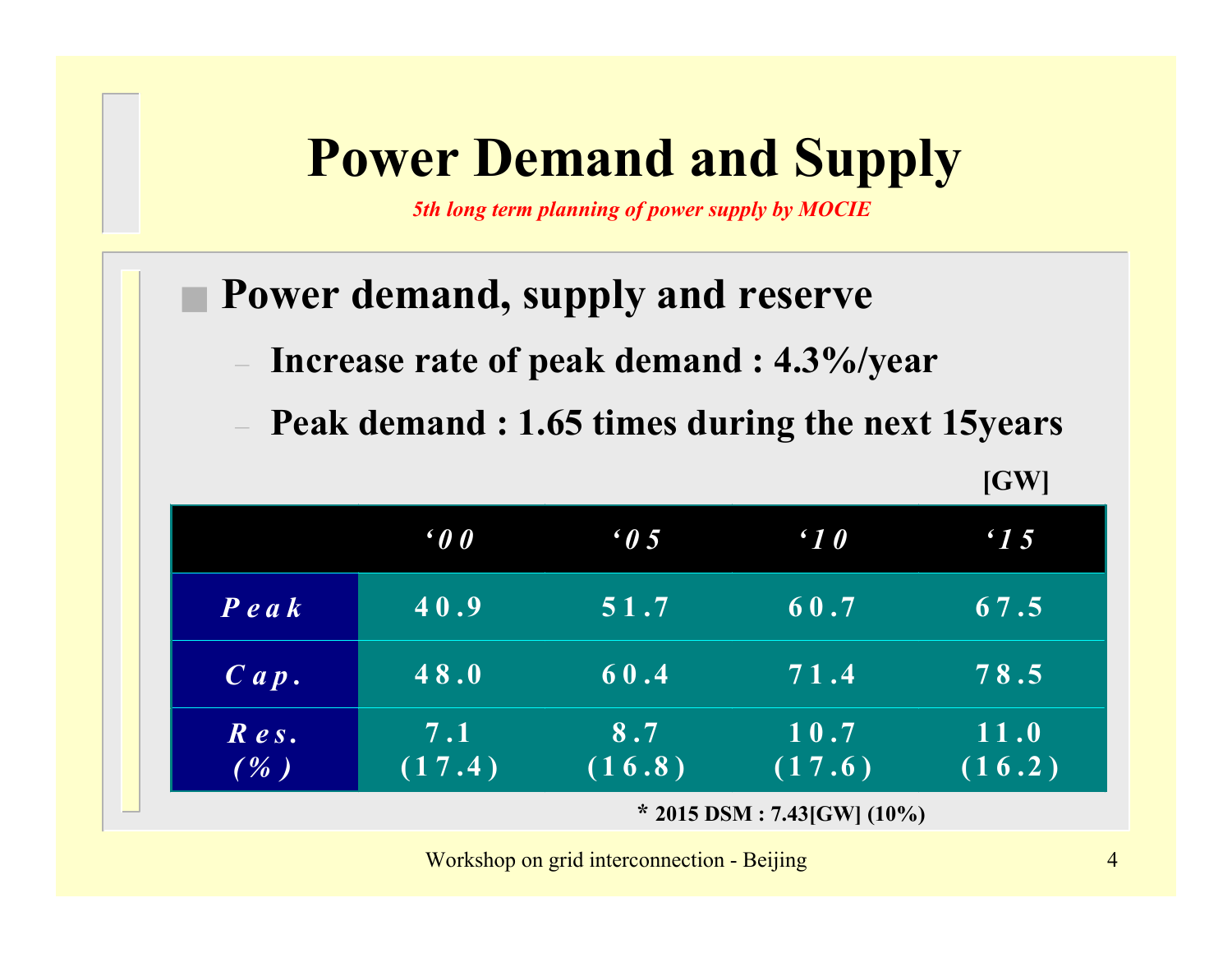### **Generation Mix**

*5th long term planning of power supply by MOCIE*

#### ■ Generation Mix[GW]

- **More dependent on nuclear**
- **Thermal more than 50%**

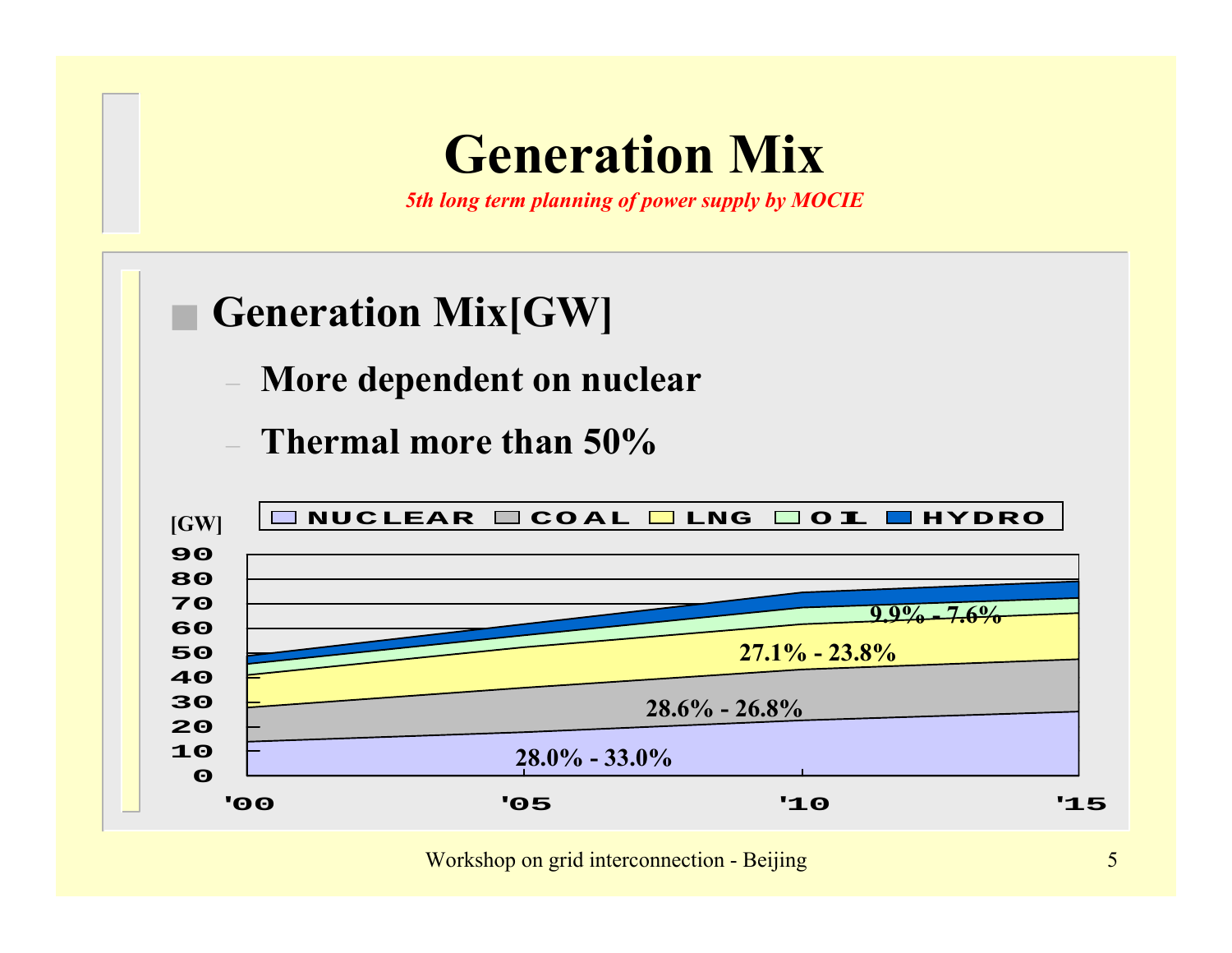### **Electrical Energy Consumption**

*5th long term planning of power supply by MOCIE*

### **Annual consumption [kWh]**

- **Annual increase rate : 4.1%**
- **Much room for increase of consumption**

**[kWh]**

|                                                   |                               | $\boldsymbol{\theta}$         | $\epsilon$ 0.5 | $\epsilon$ 10 | $\cdot$ 15 |
|---------------------------------------------------|-------------------------------|-------------------------------|----------------|---------------|------------|
| <b>Korea</b>                                      | Total<br>$\mathbb{R}^*10^9$ ] | 224.2                         | 294.7          | 343.2         | 381.8      |
|                                                   | Per<br>person                 | 4,740                         | 6,000          | 6,780         | 7,390      |
| 6,273 $\lceil kWh/person \rceil$ in 1997<br>Japan |                               |                               |                |               |            |
| U.S.A                                             |                               | $12,434$ [kWh/person] in 1997 |                |               |            |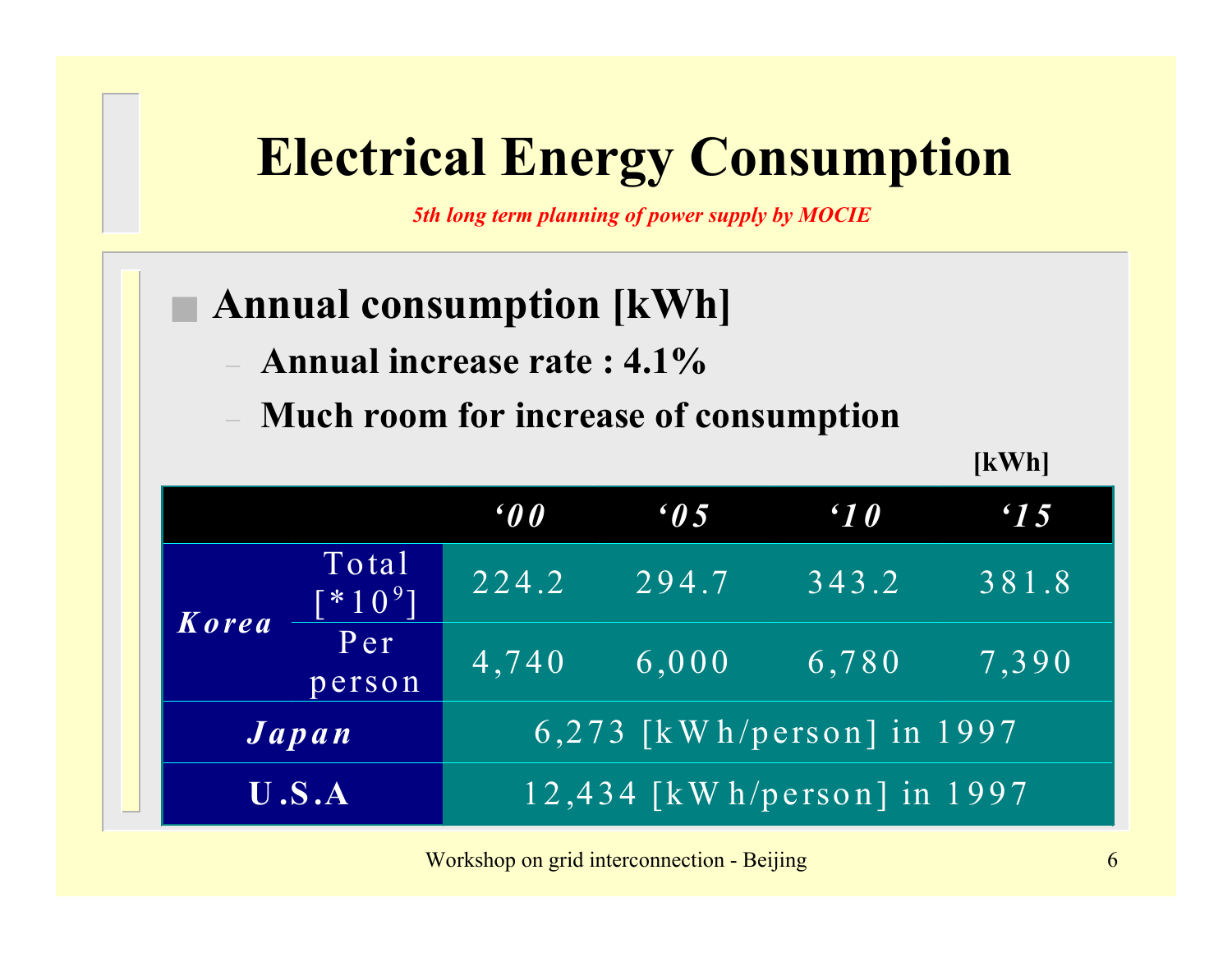## **Electricity Tariff**

*statistics of power industry in 2000 by MOCIE*

#### **Tariff of neighboring countries[•/kWh]**

**Nearly equal to Chinese and about 1/3 of Japanese**

| A(agriculture), S(street lighting), C(commercial), R(residential), I(industry):   ● |              |                  |                    |                           |                    |
|-------------------------------------------------------------------------------------|--------------|------------------|--------------------|---------------------------|--------------------|
|                                                                                     | <b>Korea</b> | <b>Russia</b>    | $China^{\ast 1}$   | Japan                     | U.S.A              |
| Min                                                                                 | 44.04        |                  |                    | 118.92                    | 52.23              |
| Max                                                                                 | 102.45       |                  |                    | R<br>253.31               | 126.80             |
| <b>Average</b>                                                                      | 71.59        | $\boldsymbol{P}$ | 69.55              | 211.69                    | 78.57              |
| <b>Exchange</b>                                                                     |              |                  | $1$ RMB=<br>163.67 | $1 \angle 4 =$<br>11.2184 | $1$ USS=<br>1145.4 |

\* 1 : Statistics of Chinese power industry, 1998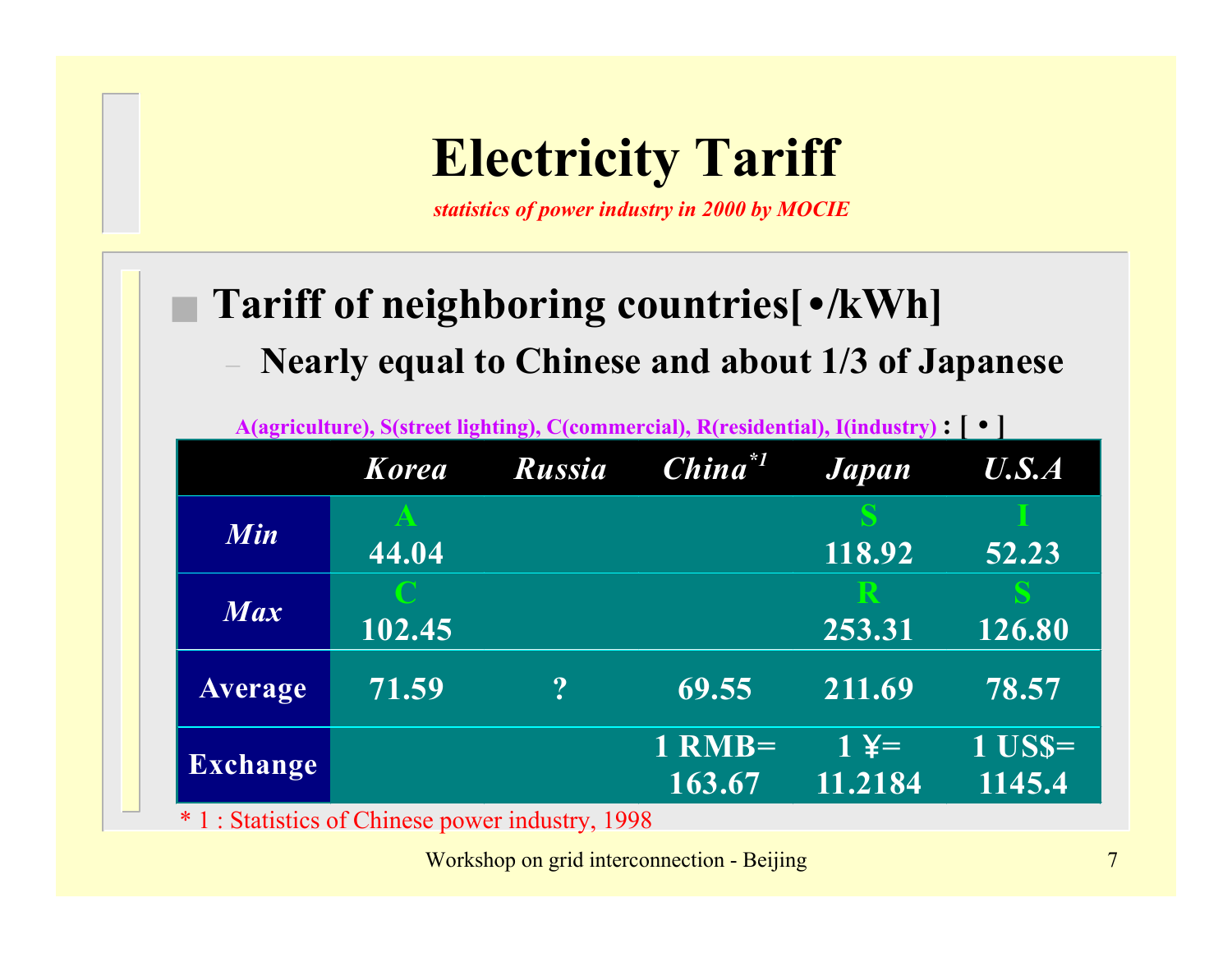### **Production of Electricity**

*5th long term planning of power supply by MOCIE*

#### **Generation**

 **Increase the weight of N/P and slightly reduce the production of T/P**

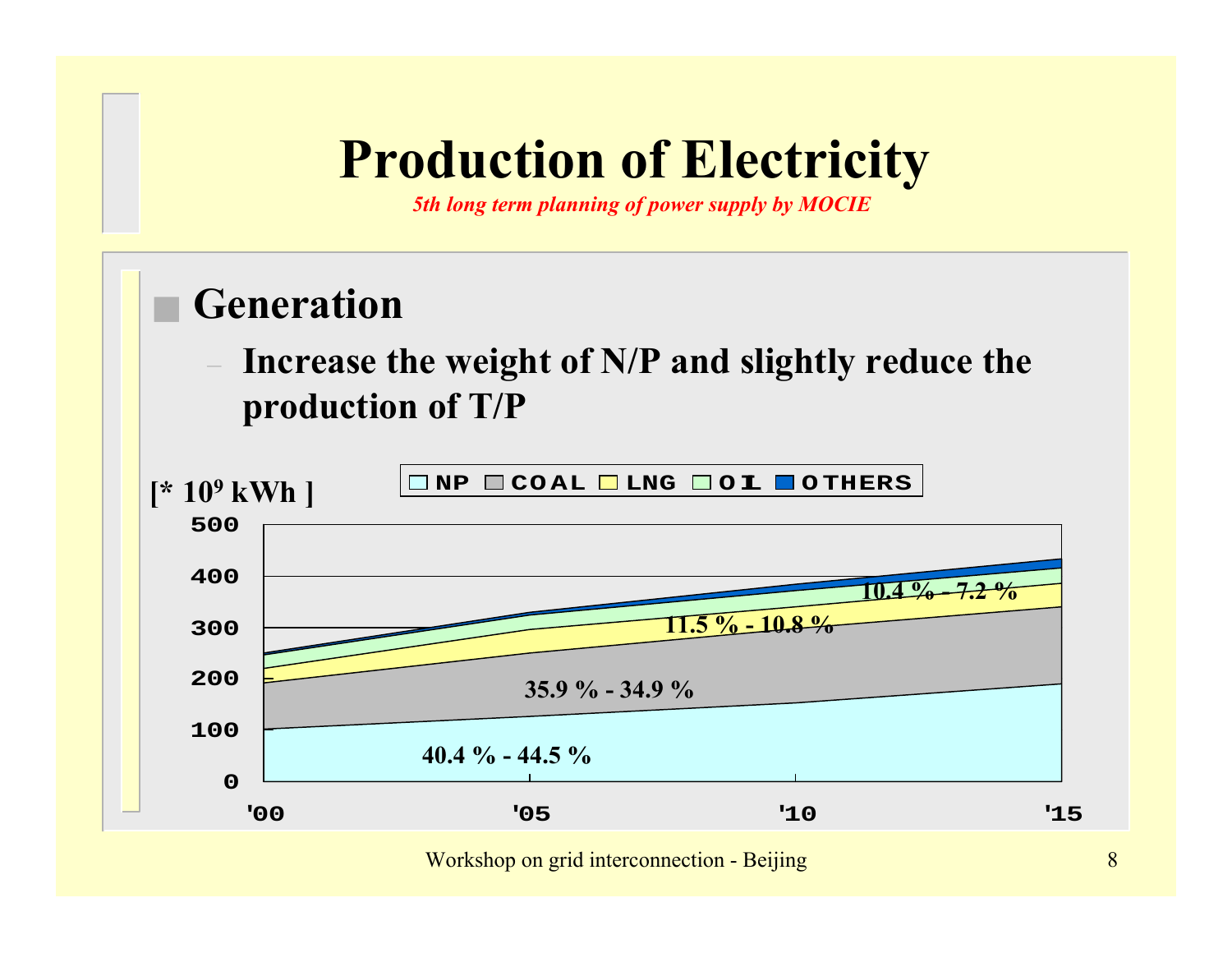### **Electricity Fraction**

*Research report in 2001 by KEEI and statistics of power industry in 2000 by MOCIE*

#### ■ **Primary energy for generation**

- **Import 97.4% of primary energy**
- **About 31% of total primary energy used for generation**
- **Electricity fraction likely to reach 35% in 2015**

|                                                            |             |                    |            | $[10^6$ TOE]  |
|------------------------------------------------------------|-------------|--------------------|------------|---------------|
|                                                            | $\cdot$ 9 9 | $\boldsymbol{0.5}$ | $\cdot$ 10 | $\epsilon$ 15 |
| TO TAL<br>$\mathcal{C}$ $\mathcal{T}$ $\mathcal{P}$        | 181.3       | 235.7              | 275.0      | 307.1         |
| $\lq\lq F$ $\lq$<br><b>Generation</b>                      | 56.2        | 78.6               | 92.9       | 100.5         |
| $T/E \stackrel{*}{\sim} 100$ [%]                           | 31.0        | 33.3               | 33.8       | ?32.7         |
| * Except for non-utility generation in common use $(10\%)$ |             |                    |            |               |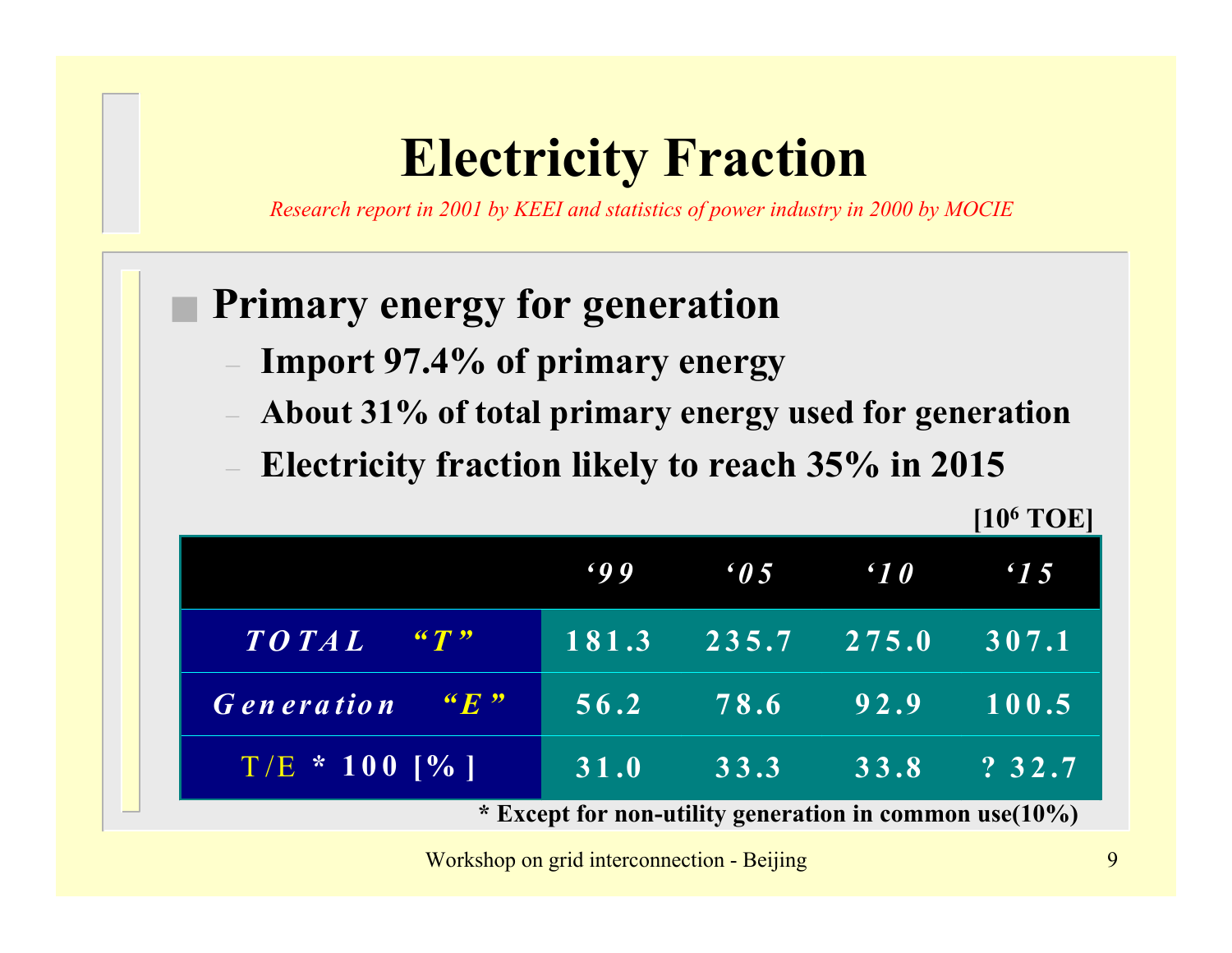### **Air Pollution**

*5th long term planning of power supply by MOCIE*

#### Statistics of air pollution in '99 : regarding CO<sub>2</sub>

- **About 22.6% emitted by generation**
- **Estimated price : about 600 million \$US based on \$25/ton**
- **Kyoto Protocol : to reduce 20 ~ 40% of the total emission expected in 2010 or 2020**

|                                                                                                          | $\boldsymbol{\mathcal{S}} \boldsymbol{\mathcal{O}} \boldsymbol{\mathcal{X}}$<br>$\int k$ - to n $\int$ | $N\mathbf{O}x$<br>$\left  \int k - to \, n \right $ | $\boldsymbol{D}$ ust<br>$[k-to n]$ | $ {\bm C} {\bm O}$ ,<br>$\sqrt{k-t}$ on $\sqrt{k}$ |
|----------------------------------------------------------------------------------------------------------|--------------------------------------------------------------------------------------------------------|-----------------------------------------------------|------------------------------------|----------------------------------------------------|
| Total "T"                                                                                                | $\overline{1,320}$                                                                                     | 1,230                                               | 430                                | 103,820                                            |
| $\overline{K}$ $\overline{F}$ $\overline{C}$ $\overline{O}$ $\overline{C}$ $\overline{E}$ $\overline{F}$ | 217                                                                                                    | 153                                                 | -11                                | 23,460                                             |
| $E/T \approx 100$ [%]                                                                                    | 16.5                                                                                                   | 12.5                                                | 2.6                                | 22.6                                               |
| * CO <sub>2</sub> [kg-C/kWh] : 0.1185 in 2000 and 0.1145 in 2010                                         |                                                                                                        |                                                     |                                    |                                                    |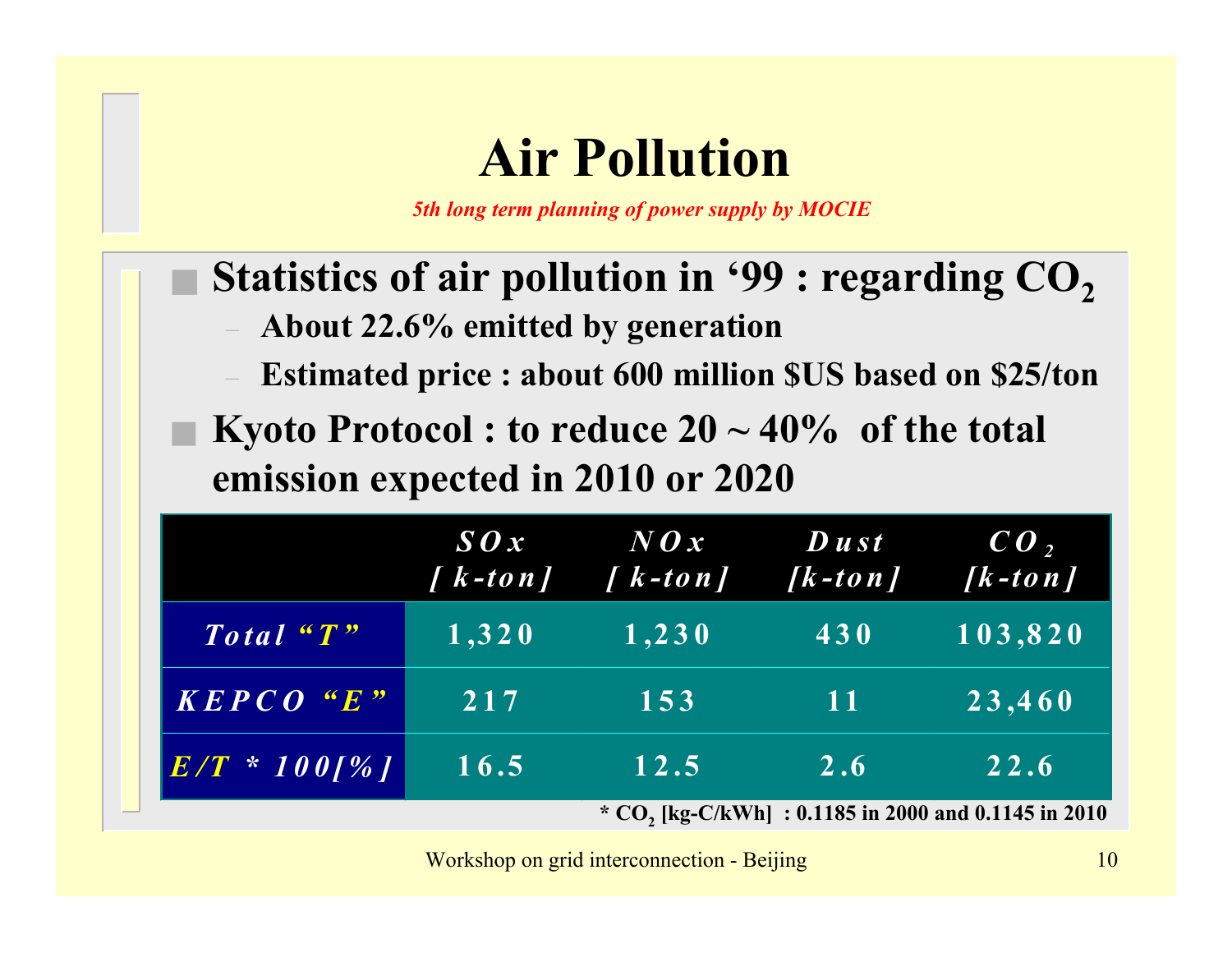## **Development of Generating Plants**

*5th long term planning of power supply by MOCIE*

#### ■ **Construct 106 units by 2015**

- **67 units by 2010**
- **43 units under construction**
- **Need to site 24 units**
	- **9 sites for 18 units decided and 2 more sites needed**

#### ■ **Difficulty in siting, now**

- **Become more and more difficult in the future**
- **Need more construction cost**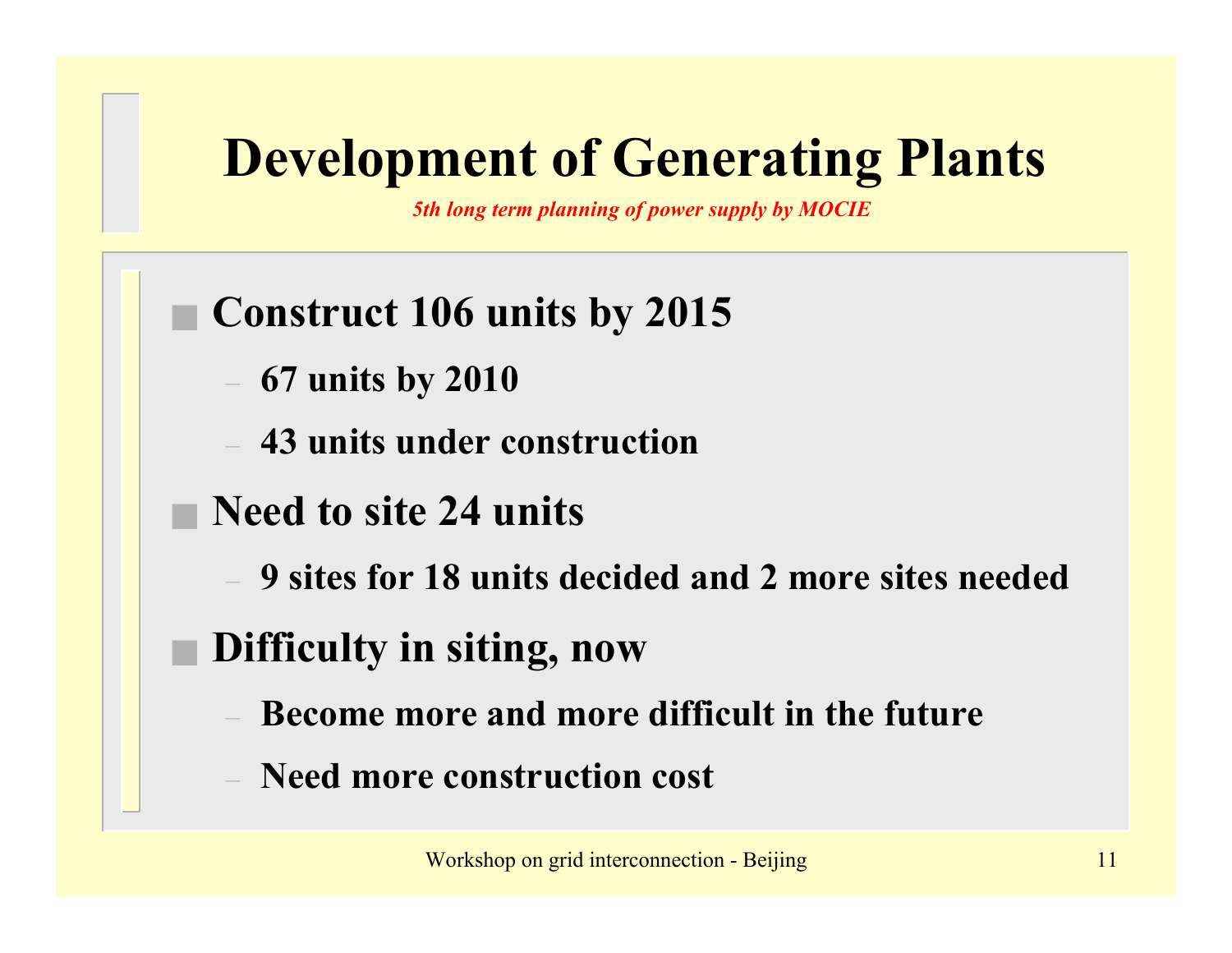## **Reinforcement of Network**

*5th long term planning of power supply by MOCIE*

### ■ **Transmission lines**

- **Construct about 10,000[C-km] T/L during the next 15 years including 1,335[C-km] of 765[kV] T/L**
- **Totally 35,165[C-km] T/L in 2015**

### **Substations**

- **Construct about 200 substations during the next 15years including six 765[kV] substations**
- **Totally 756 substations in 2015**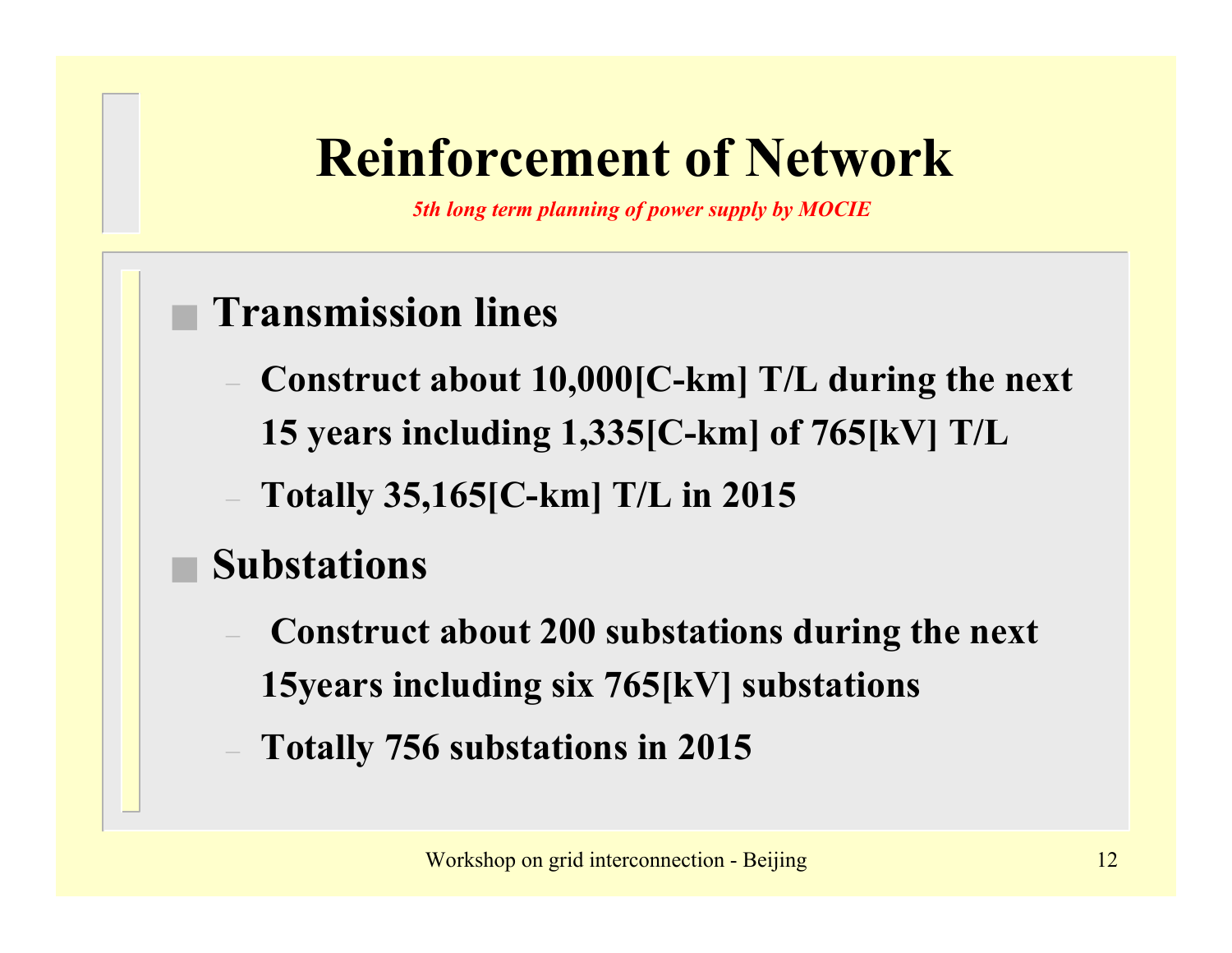### **Financial Costs**

*5th long term planning of power supply by MOCIE*

#### **Costs for the next 15years**

- **Based on fixed price at 1999**
- **Generation : 32.6 billion \$ US**
- **Transmission and substation : 14.1 billion \$ US**
- **Total : 46.7 billion \$ US**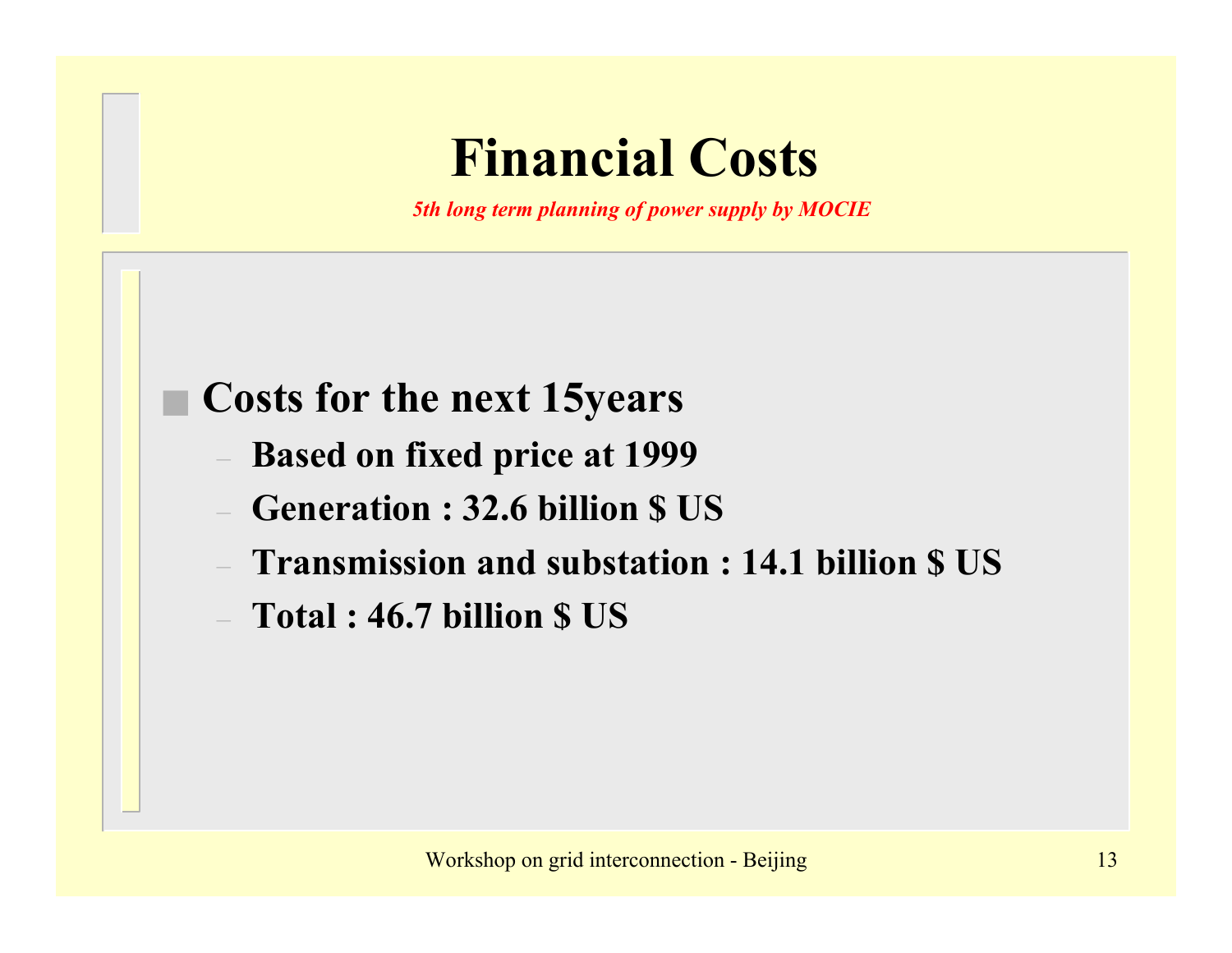# **Load Curve**

#### **Daily load variation in 2000 : max and min**

 **Annually minimum load : about 18[GW] on New Year's Day and Thanks Given Day**

**Minimum load on average : about 25[GW]** 



Workshop on grid interconnection - Beijing 14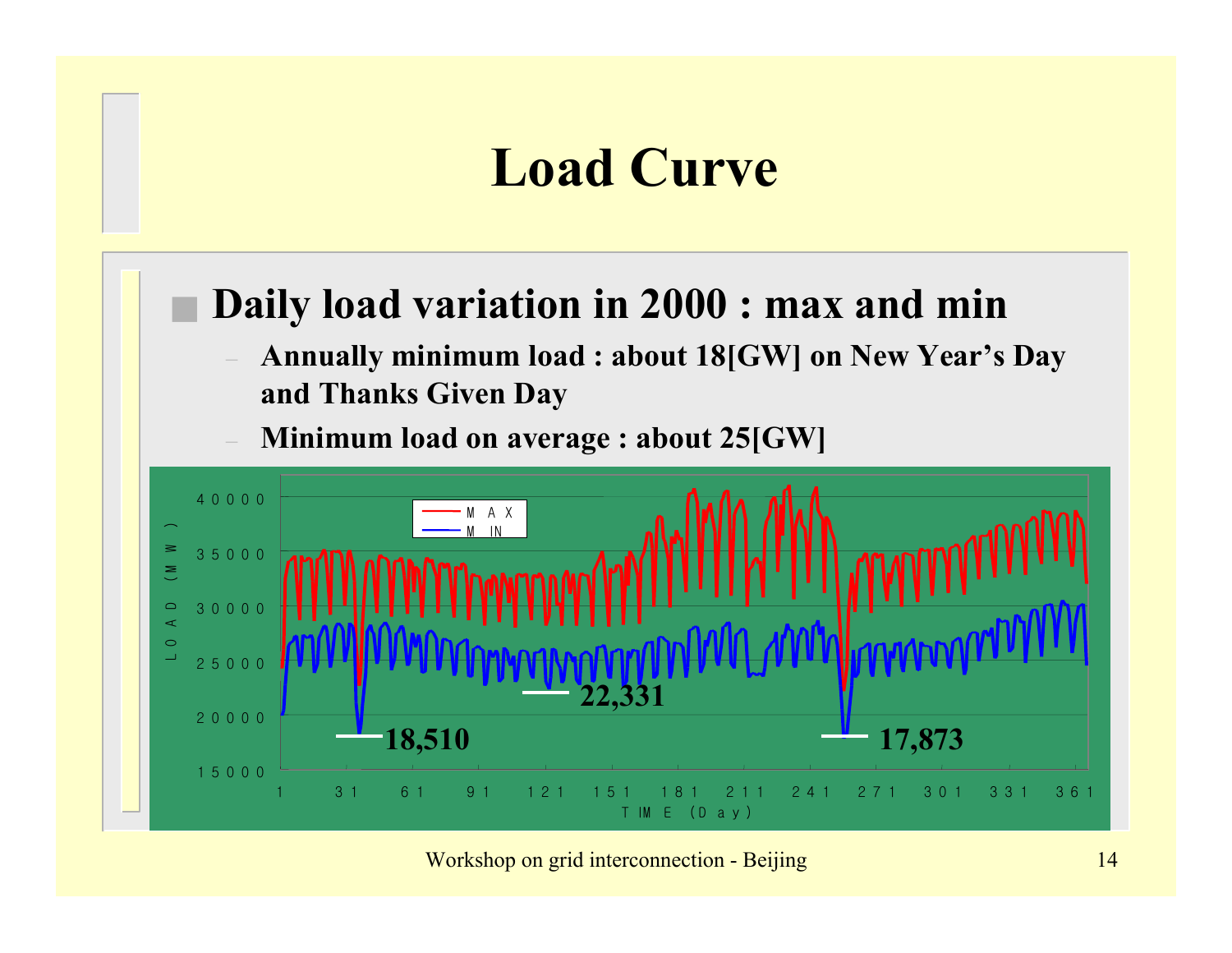### **System Interconnection**

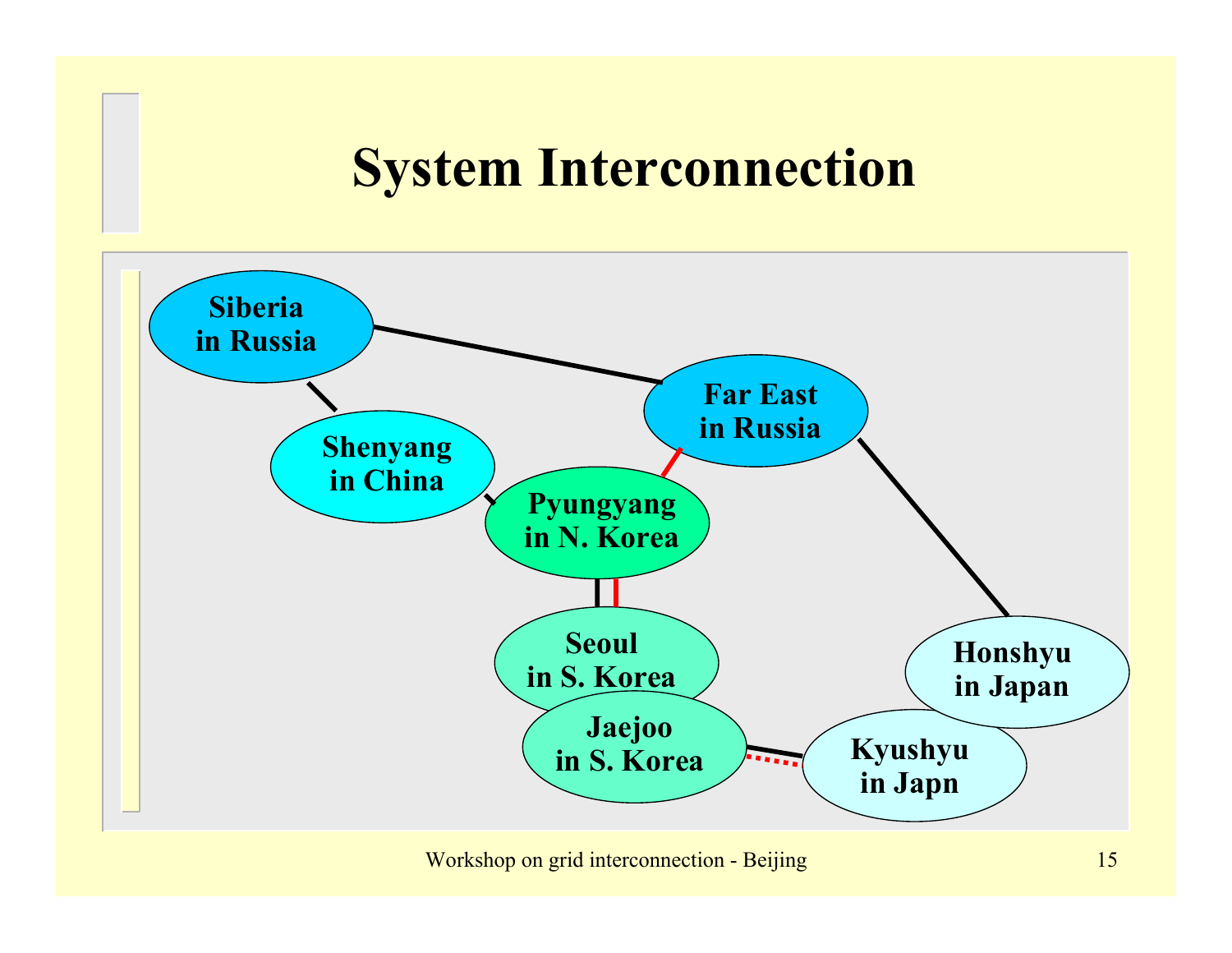# **National Energy Security**

#### **Nearly not source but load**

- **Max continuous power inflow**
	- **2 ~ 3[GW] in 2000 and 3 ~ 4 in 2015**
	- **Considering min load on average, capacity of nuclear power plants, stability and reliability**
- **Little impact on energy security until 2015**
	- **Not so much difficulty in developing additional power plants**
	- **Power inflow is about 10% of additional generating capacity**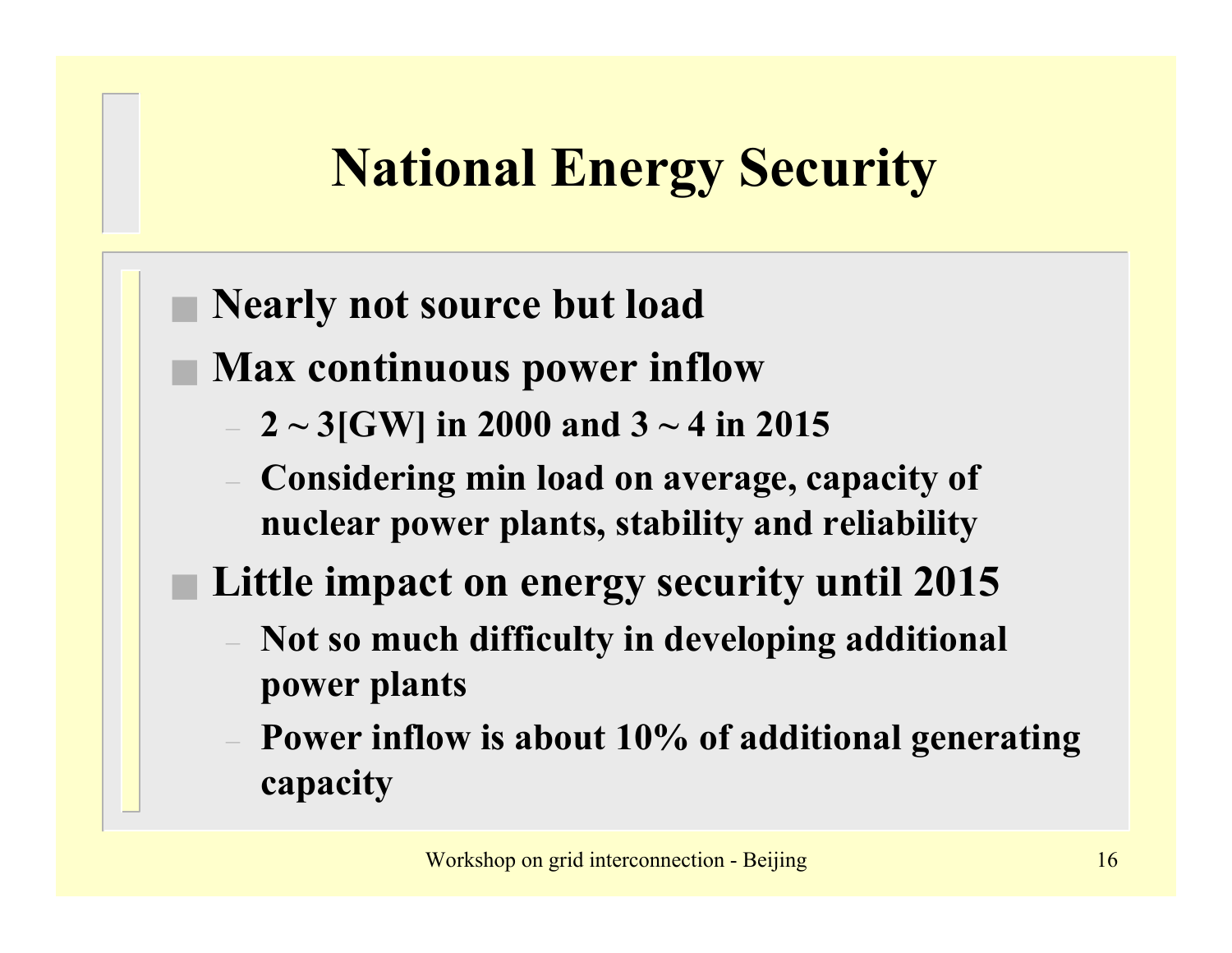# **Economic Impacts**

statistics of power industry by MOCIE

#### ■ **New projects**

- **Expected to cost 6 or more billion \$ US**
- **Effects of the tariff : in the case of 1% increase**
	- **Price**
		- **Consumer's price : 0.0142% increase**
		- **Producer's price : 0.0259% increase**
	- **Production costs**
		- **Steel companies : 3.6% increase**
		- **Manufacturing industry : 1.7% increase**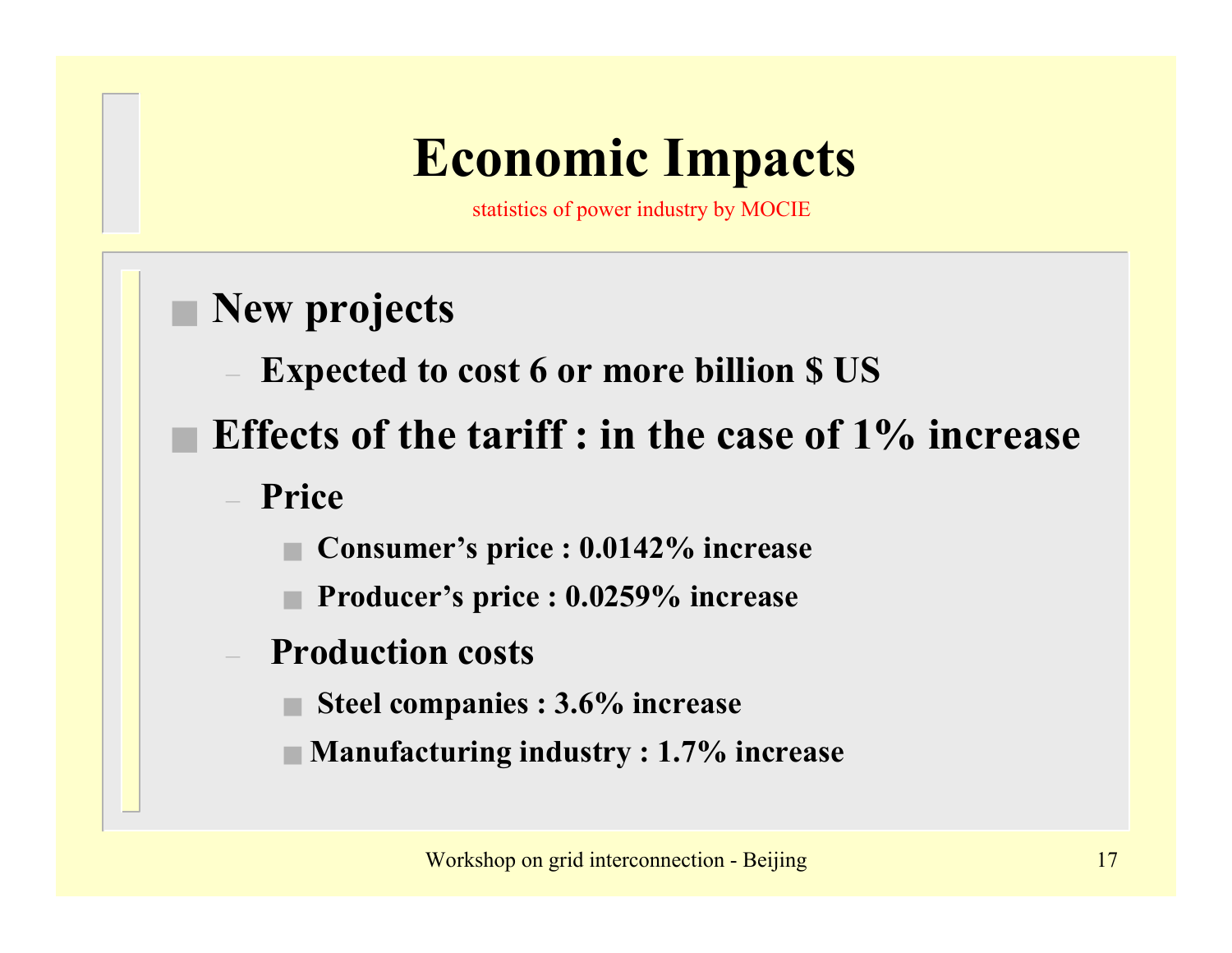# **Economic Impacts - cont'**

#### **Difficulty in estimating its effects on the tariff**

- **Due to being at the beginning stage of deregulation**
- **Expected to reduce the tariff : 1% or more(?)**
	- **import of electricity : 2 [GW] \* 8760[hr] = 17,520[GWh]**
	- **expected margins : 10 [•/kWh] \* 17,520 \* 106[kWh] = 175.2 billion[•]**
	- **total sales of electricity in 2000 : 17,220 billion[•]**
	- **reduction of operation cost in UCPTE : 3%**

#### **Reduction of environmental costs**

- $-$  Reduction of CO<sub>2</sub> emission : 85 billion[•]
	- **23,460[k-ton] \* 17,520/144,990[GWh] \* 25,000[\$/k-ton]**
- **Development of renewable energy in neighboring countries**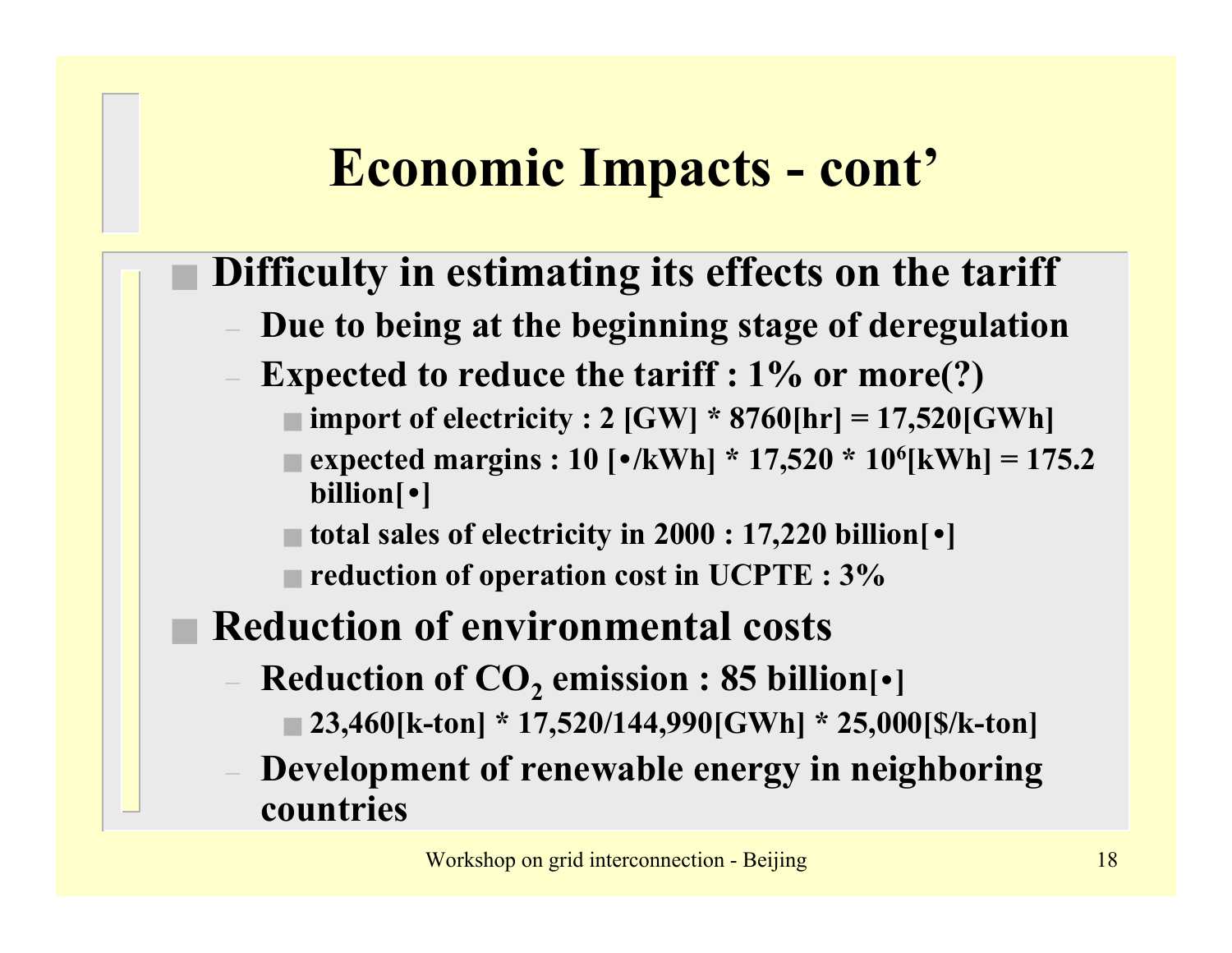# **Environmental Impacts**

- **To reduce air pollution**
- **To protect the coast and countryside being destroyed by siting new plants**
- **To increase opportunity to develop renewable energy**
- **Too dependent on each other country : increase of pollutant inflow from neighboring country**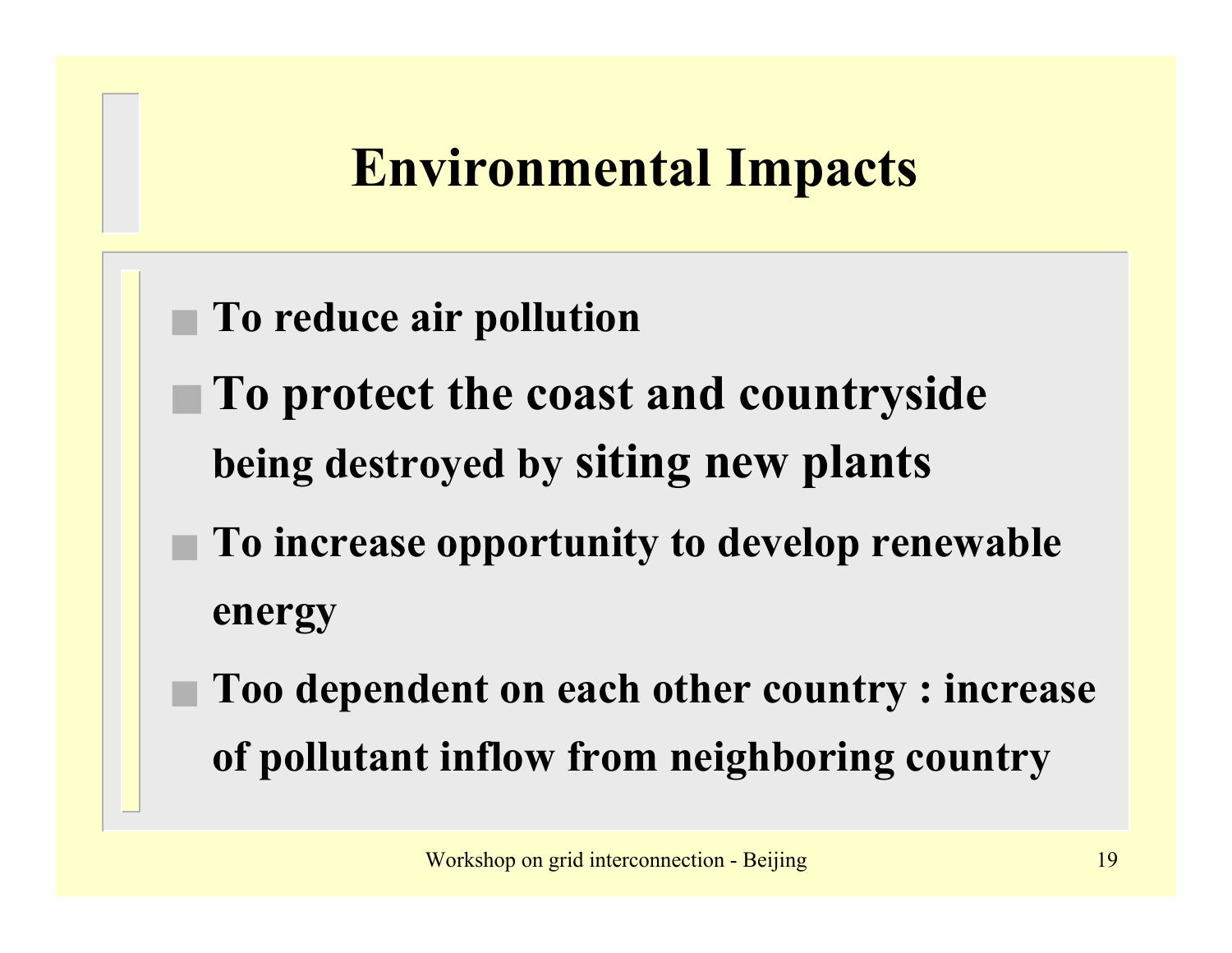## **Barriers**

#### ■ **Political**

- **Extremely sensitive to the political relationship, between North and South Korea, of great uncertainty**
- **Weak trust in each other's country resulting in considerable concern for national energy security**
- **Institutional, or other barriers**
	- **Lack of ….. ?**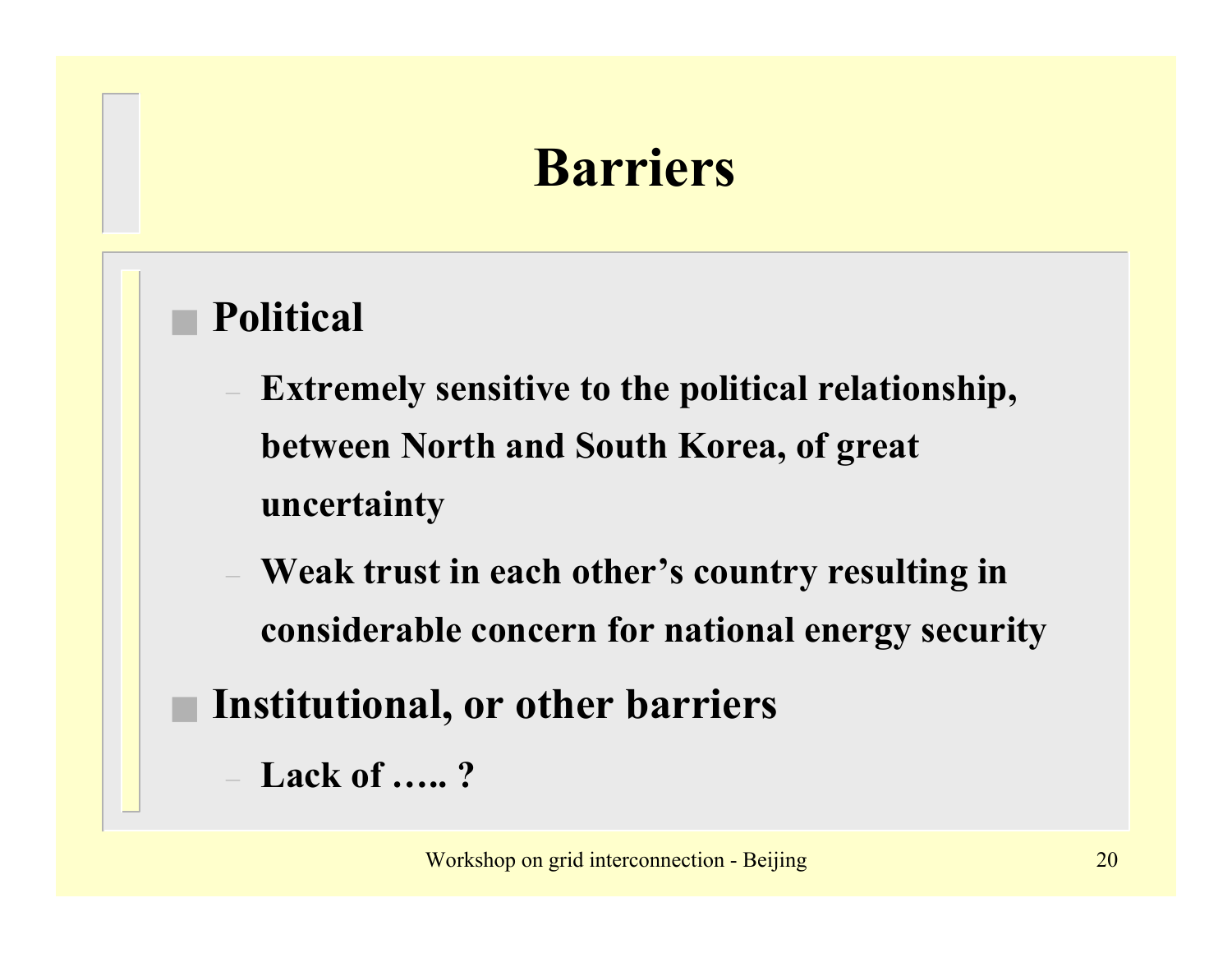# **Impacts of Deregulation**

#### ■ **Negative impacts**

- **Many companies pursuing for their own interests**
- **Many different views difficult to reach an agreement**

### ■ **Positive views**

- **GENCO's : opportunity to develop generating resources in the neighboring countries**
- **TRANCO : opportunity to enlarge the business**
- **Consumers : possibility to lower the tariff**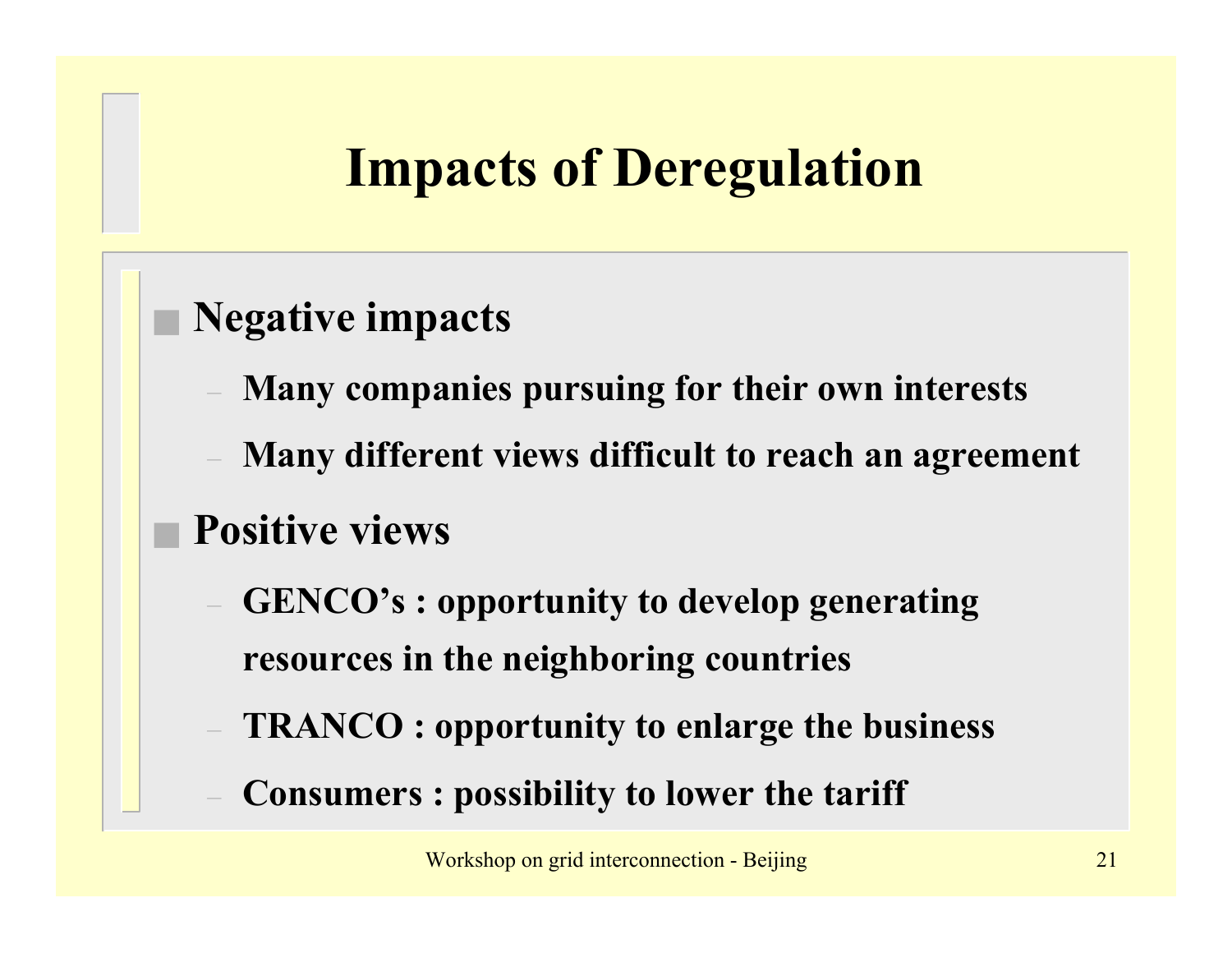### **Countermeasures**

■ Periodical meeting of the government officials

**Reinforce the role or function of APEC**

### **Start a feasibility study sponsored by**

- **International organization such as ADB and WB**
- **Neighboring countries**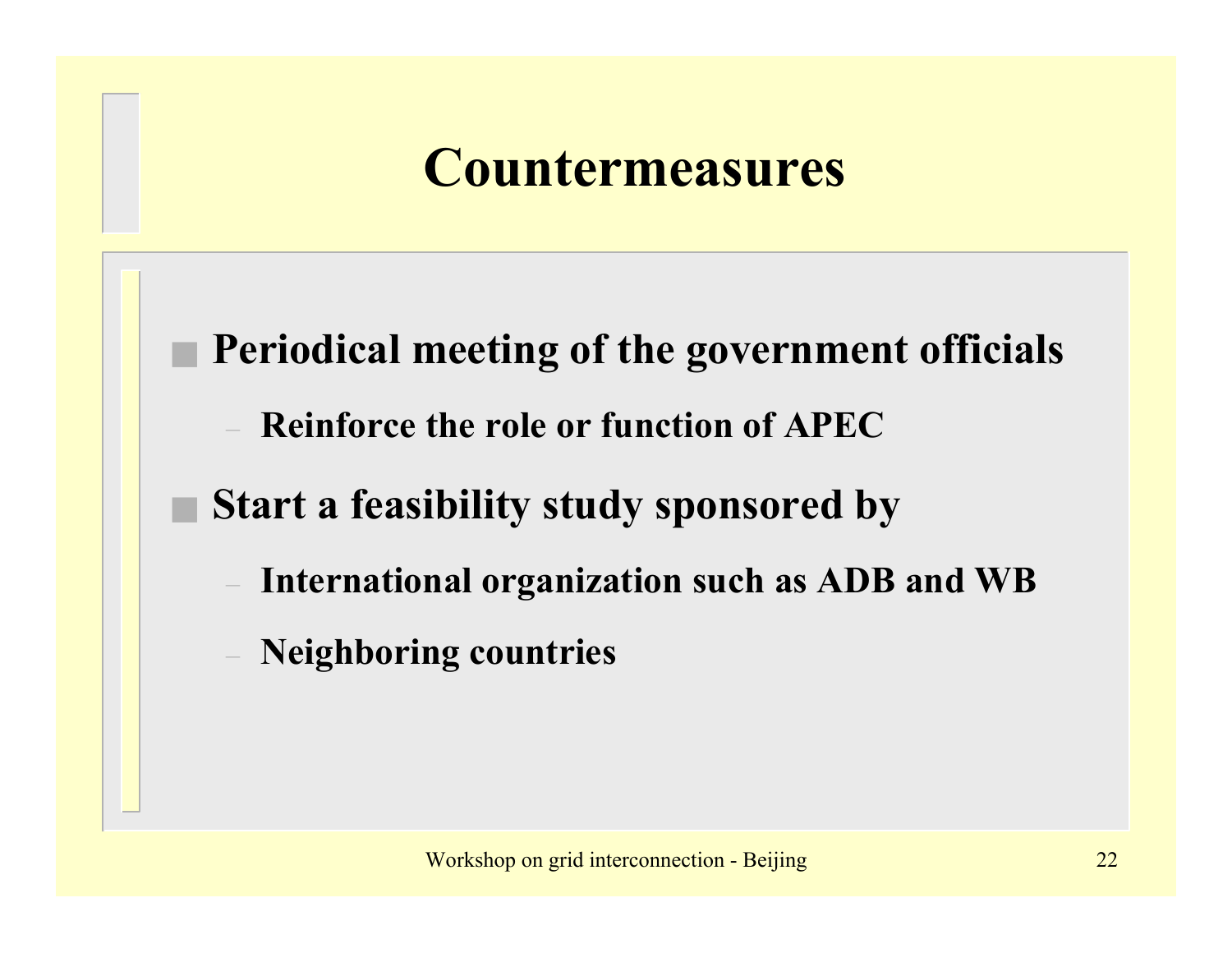# **Mechanism for Financing**

- **Funded by an international consortium**
	- **Include ABRD, WB..**
	- **Require the investment of the member countries**
- **Multilateral guarantee agreement or guarantee of international organization** 
	- **in order to hedge against risk**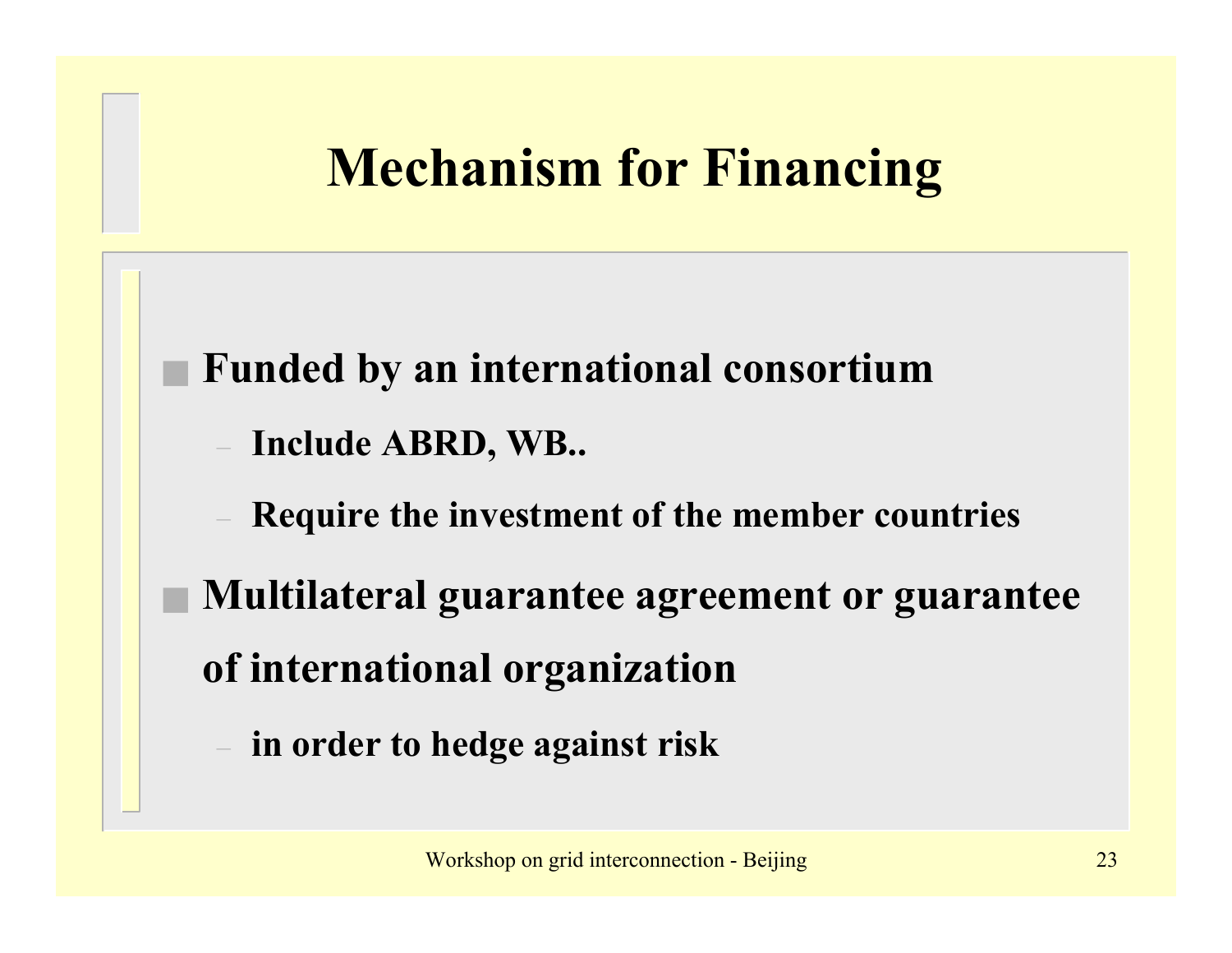# **Decision Making Body**

#### ■ **State Council**

 **Likely to be decided politically due to its extreme sensitivity to political situation in the Korean peninsula**

#### ■ **Ministry of Commerce, Industry and Energy**

- **Decide long term plan for power supply**
- **Biggest stockholder of network company[TRANCO]**
- **Director general of energy policy officer**
- **Electricity Council and TRANCO**